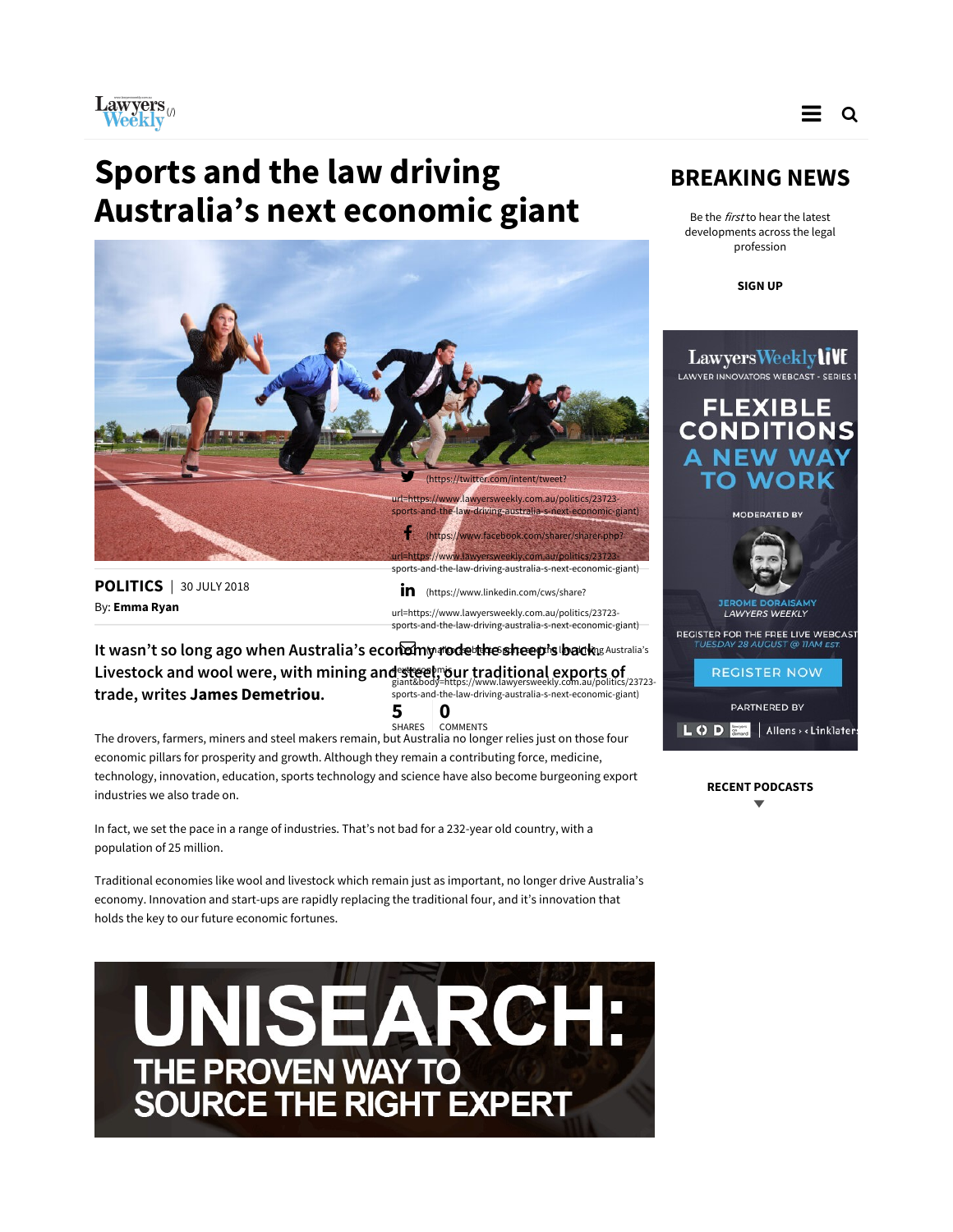Australian exports technology sector continues to evolve as a beast of economic enormity, with some of aust wipes apply to technology sector continues to evolve as a beast of economic enormity, with some of the co<br>the world's most noticeable Australian global brands like 2xU, Catapult, Rosterfy, Champion Data, POD, The Comp CareMonkey, Fusion sport and ProRide leading the way.

Sport science technology features heavily on human performance and outcome. From our major sporting codes, Commonwealth and Olympic athletes to the weekend warrior and all participants, the demand for improved performance results is a prime factor – making the growth of sports technology a blossoming multibillion dollar economic export force for Australia.

Governed by the Australian Sports Technology Network (ASTN), sports science and technology plays a pivotal role in nurturing the growth of the sector and turning it into one of Australia's greatest export industries. But just as it does, so too are the areas of human performance and health and wellbeing.

Prevention and protection are key elements arising from human performance measurements. As technology within the sports science technology continues to grow and evolve at a rapid rate, the costs are now at such an affordable rate that it is trickling down to grass roots levels and that is an enormous powerful positive outcome in every aspect.

Facilitating the sports technology sector as a growing economic power, ASTN has proactively developed and lead trade missions to the US, India, Europe and China. In 2017, its US Trade Mission, in partnership with Trade Victoria, included education, discovery and matching. It connected 15 companies directly with 25–30 key stakeholders and decision makers throughout the US sporting industry.

Furthermore, 2017 also saw access granted to international generic industry accelerator and growth programs like Austrade landing pads in San Francisco, Berlin, Tel Aviv, Singapore, Shanghai, UCLA and UC Berkeley along with personalised introductions and presentation guidance to global international businesses and sports organisations through Tribal Sports Group and Vumero.

ASTN's member network sees some of the most recognised global brands evolve from start-ups to powerhouse international companies and amidst all of what lays ahead is the growing role sports lawyers are playing.

The past four-years has seen a significant increase in lawyers featuring in sports law and with that growth, is the continuing evolution of digital applications like fan engagement, digital platforms and wearables. It will be lawyers who will have a significant role to play in securing and solidifying partnership deals where the strength of contractual negotiations in Australia and offshore will depend not only on the quality of advice but how those deals are structured.

A case in point highlighting the key critical role lawyers will play is out lined is below.

An ASTN investor recently invested in a small start-up in in the ASTN's ecosystem's network. The contracts required were: Term Sheet, Due Diligence on IP, establishment of the company, its structure for IP protection and management, full company secretarial work, shareholders agreement, employment agreement with key staff and employee option schemes and/or a con note as a debt instrument on the company and the IP.

The majority of ASTN's member companies have to operate in foreign jurisdictions which highlights advice especially around tax , sovereign risk, insurance of products and people, market entry documents, export contracts, manufacturing contracts, state and federal laws in foreign contracts including taxes.

The role of lawyers is pivotal. The advent of acceleration grants and R&D tax treatment means there is much to do for lawyers.

In the AC grants, it will be lawyers who will need to ensure statements around IP are accurate whether they be copyright, trademark or patents and then ensure that company structures are correct; the shareholders agreement is in place and that company due diligence is 100 per cent correct, and then, of course, that the R&D grants need to be correct around the claims they market.

In the US, Europe and India, lawyers play a critical role in the sustainability and success sport technology

(https://www.lawyersweekly.com.au/podcasts)



| Lawyers Weekly on Twitter |  |  |
|---------------------------|--|--|
|                           |  |  |

Follow @lawyersweekly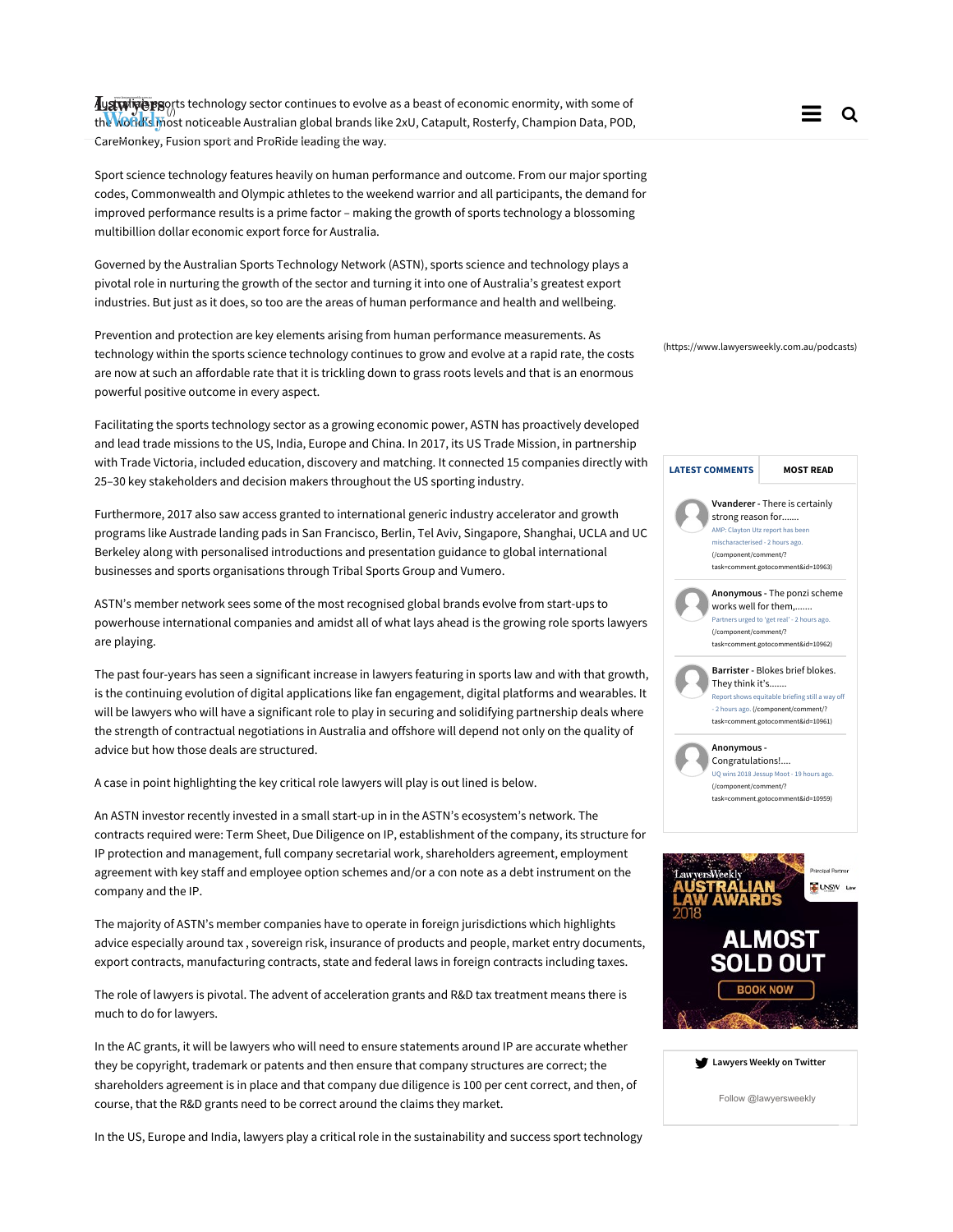companies in every facet. Liew years<br>The horizon for lawyers in Australia's sports technology and science is a glowing hue.

James Demetriou is the executive chairman of the Australian Sports Technology Network.

## RELATED ARTICLES



(/politics/23703-time-for-a-law-change-to-fight-school-violence)

Time for a law change to fight school violence (/politics/23703-time-for-a-law-changeto-fight-school-violence)



(/politics/23693-autonomous-vehicles-are-here-but-where-is-the-law)

Autonomous vehicles are here, but where is the law? (/politics/23693-autonomousvehicles-are-here-but-where-is-the-law)





A Canadian lawyer and international conference speaker has criticised the current generation of law firm partners, saying they're failing to take serious steps to future-proof Australia's legal profession.

http://ow.ly/4hGu30laHu9



Partners urged to 'get real' A Canadian lawyer and international c… LAWYERSWEEKLY.COM.AU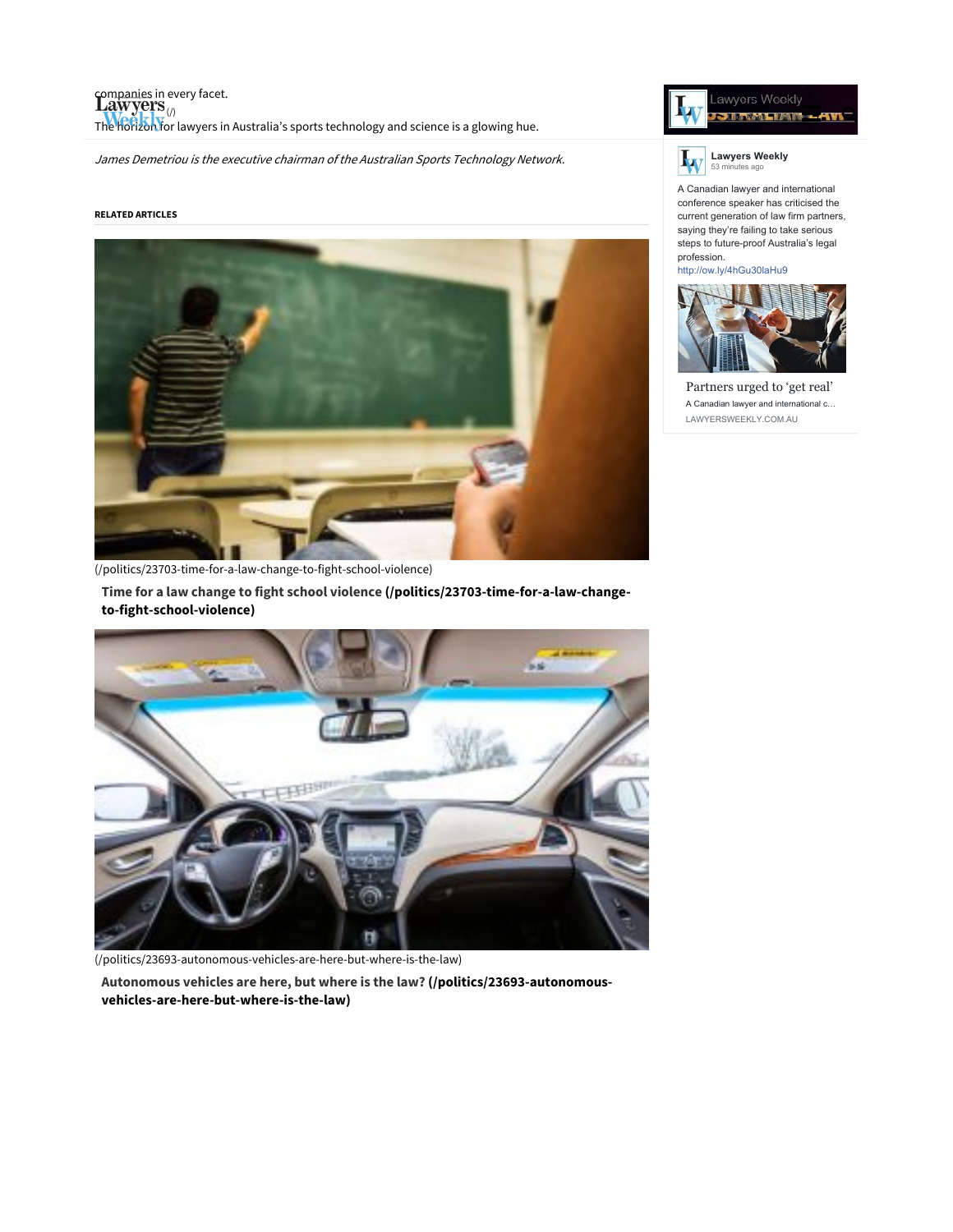



(/politics/23692-visual-arts-storytelling-to-help-communicate-legal-advice-for-remote-communities)

Visual arts, storytelling to help communicate legal advice for remote communities (/politics/23692-visual-arts-storytelling-to-help-communicate-legal-advice-forremote-communities)

## SHARE THIS STORY

 (https://twitter.com/intent/tweet?url=https://www.lawyersweekly.com.au/politics/23723-sports-and-the-law-drivingaustralia-s-next-economic-giant)

 (https://www.facebook.com/sharer/sharer.php?url=https://www.lawyersweekly.com.au/politics/23723-sports-and-the-law-JOIN THE DISCUSSION driving-australia-s-next-economic-giant)

in (https://www.linkedin.com/cws/share?url=https://www.lawyersweekly.TUM9ifp6ftldey)137294B6ft54hEhte9blv9fslig<br>جماعتها australia-s-next-economic-giant) violence

 $\triangledown$  (mailto:?subject=Sports and the law driving Australia's next ecomphitics/23703-time-for-a-law-change-to-fight-schoolviolence)

giant&body=https://www.lawyersweekly.com.au/politics/23723-sports-and-the-law-driving-australia-s-next-economic-giant)

5 **5** 0<br>Shares comments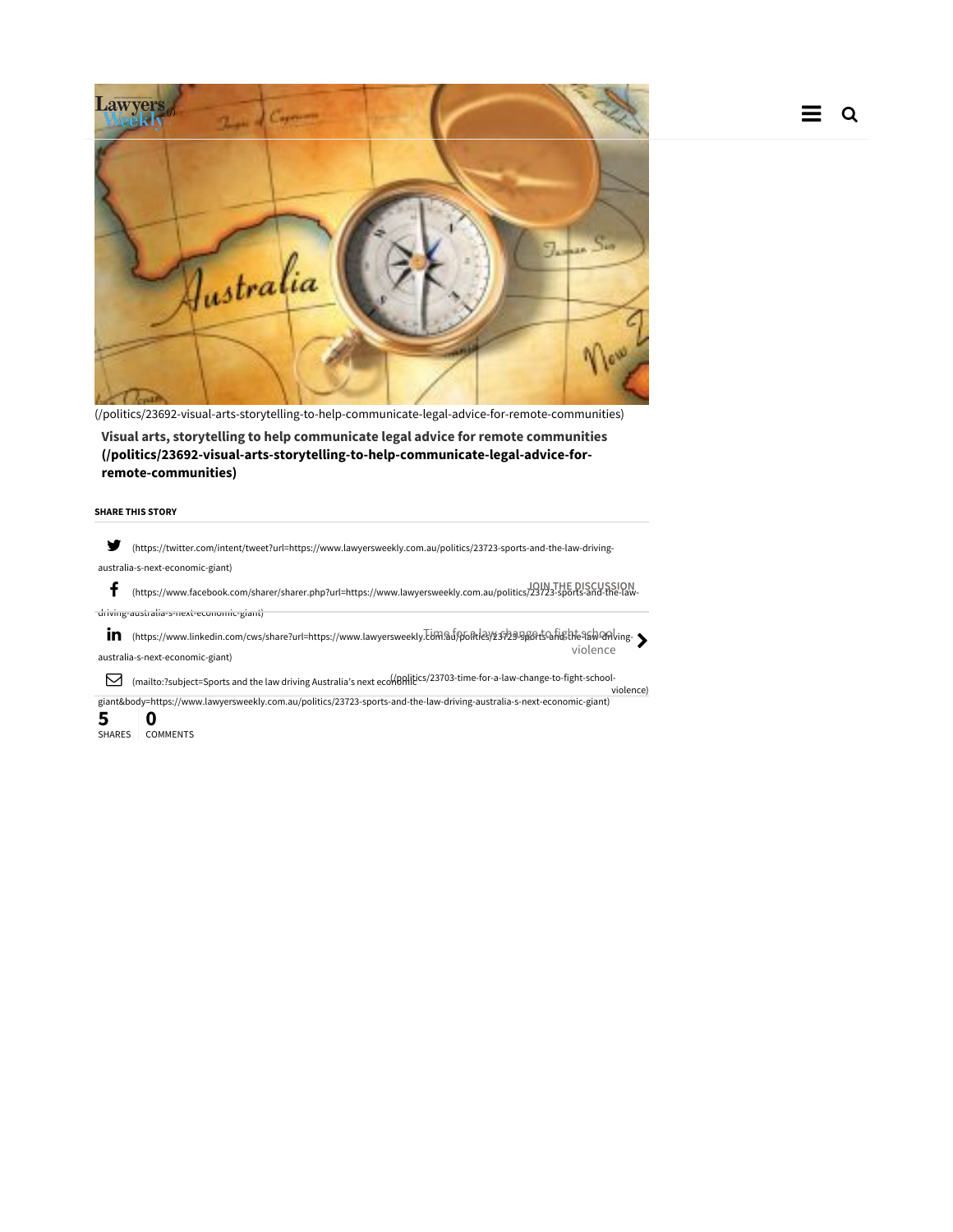

There are no comments yet.